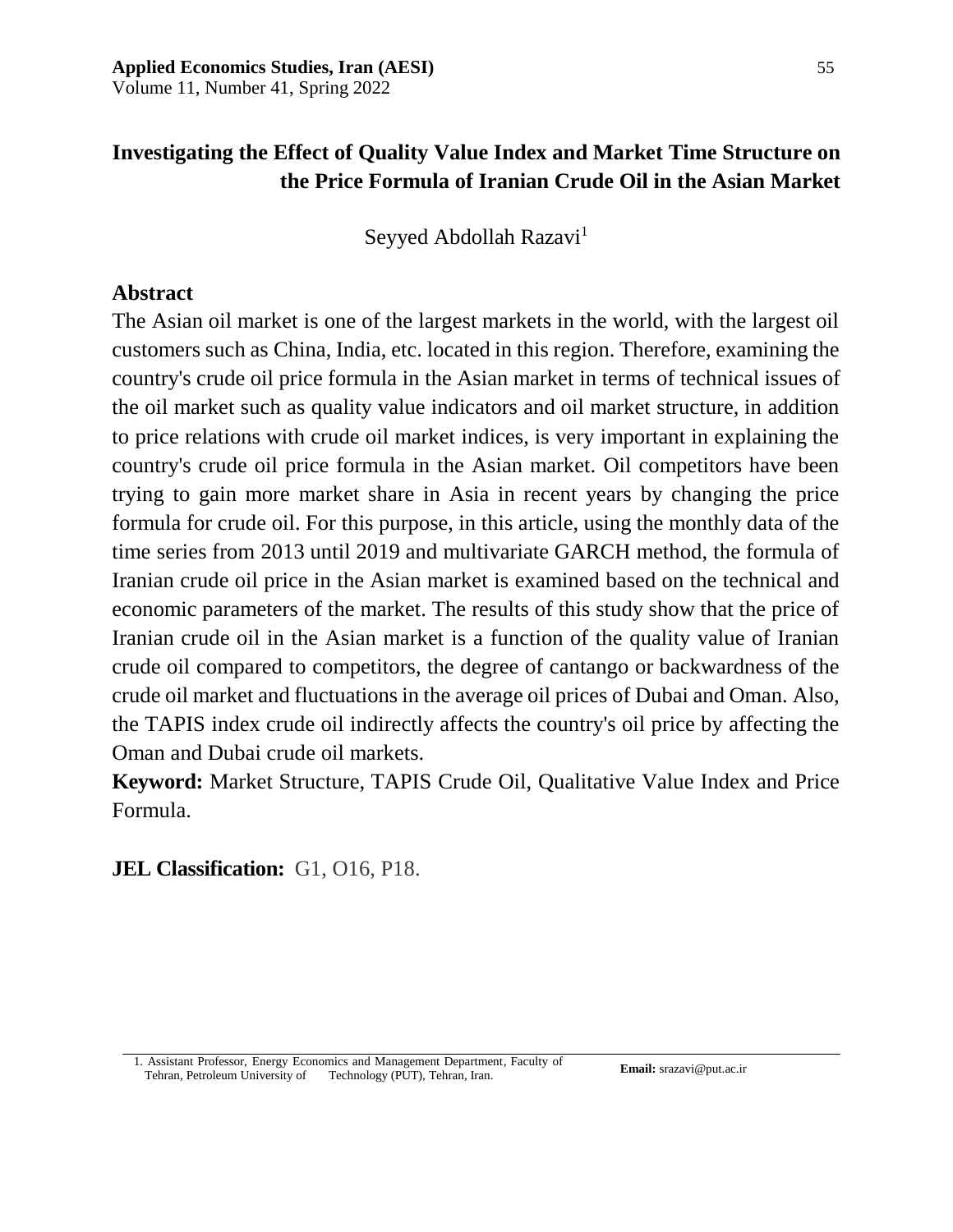Volume 11, Number 41, Spring 2022

### **1. Introduction**

The Asian market is one of the most important markets in the world due to the population growth in this region and consequently the favorable outlook for oil demand in this market, and the oil producing countries are also competing with each other for a greater share. One of the important components in gaining more shares in the Asian market due to the competition of oil exporters in this market is the price of crude oil offered. Therefore, reviewing the formula based on each of the index crude oil can be effective in attracting customers and thus in oil revenues. the importance of this issue in the fact that the high dependence of the country's economy on oil revenues has increased the vulnerability of the country's economy and has caused severe disruptions in the country's current development programs. Understanding the mechanism of oil price formation can reduce the risk of oil price fluctuations and its negative effects on the Iranian economy. The Asian market is one of the most important crude oil markets in the world and the largest consumers in the world such as China, India, Japan and South Korea, which are the second, third, fourth and fifth largest consumers of crude oil in this market, respectively. Population growth, the rise of the middle class, and the rapid pace of urbanization will increase Asia's demand for consumer goods, packaging materials, and building materials that are increasingly made of plastic. During the sales embargo period in the previous period in 2012, the Asian market was still active as one of the target markets for the country's oil exports. The main producers and exporters of crude oil have always been in close competition to gain more market share and outperform other exporters. Crude oil price is one of the most important strategies of oil companies in increasing market share. In this regard, the world's state-owned companies are constantly changing their pricing system and oil price formula in accordance with market conditions and in order to gain market share. Due to the great importance of the Asian market, this article seeks to examine the factors such as quality value index and market structure index on the formula of Iranian crude oil prices in this region. This study seeks to answer the questions of whether the oil quality value index has a significant impact on the formula of Iranian oil prices in the Asian market? Also, does the market structure (cantango or backward) have a significant effect on the formula of Iranian oil price in the mentioned market? And finally, what is the appropriate model to explain the refinement of Iran's crude oil price formula in the Asian market?.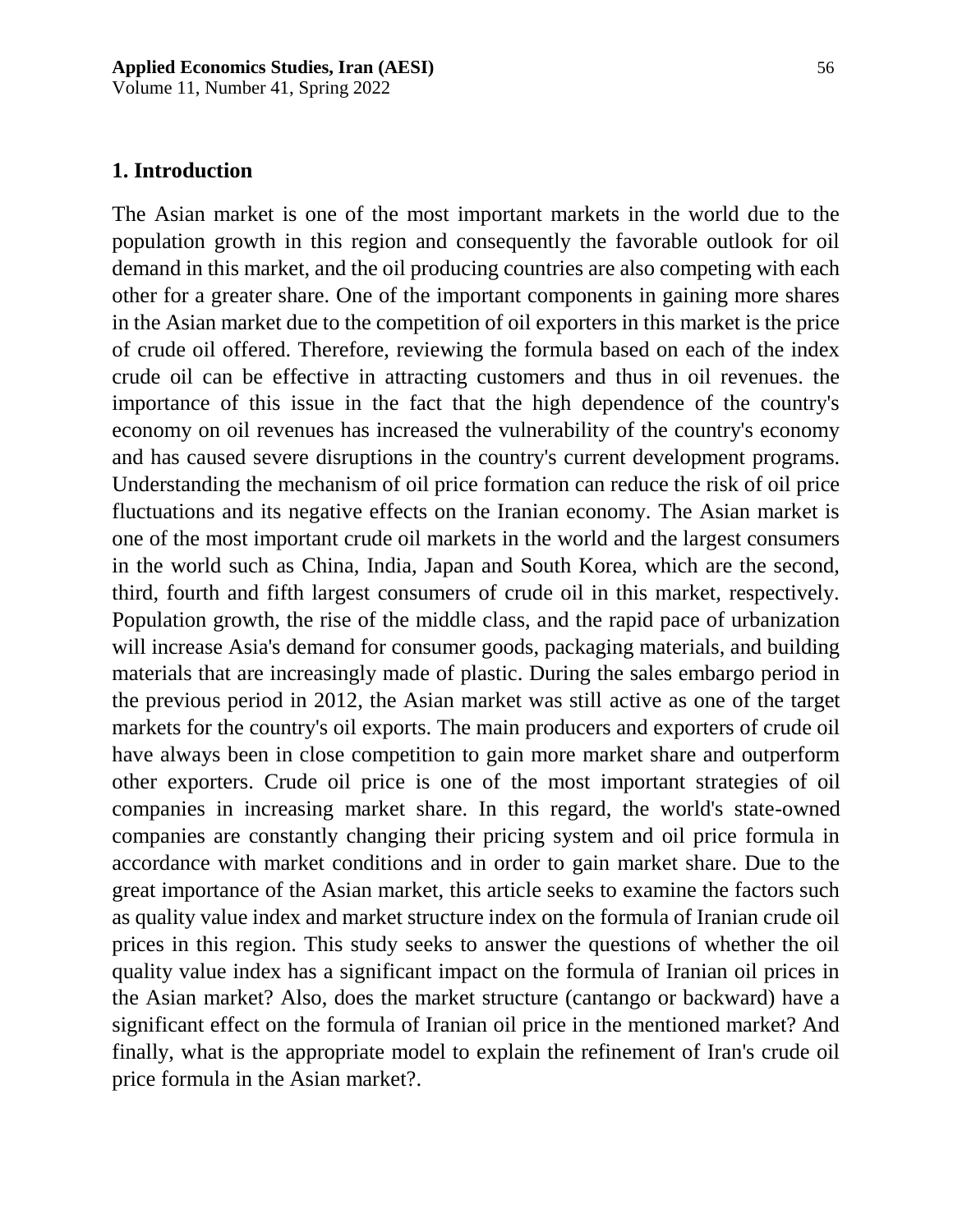Volume 11, Number 41, Spring 2022

## **2. Theoretical Framework**

The use of index crude oil to determine the oil price formula was very strong from 1974 to 1985, due to the support of OPEC producers, especially Saudi Arabia, for the announced prices of crude oil based on index (reference) crude oil. This was despite the fact that the sharp drop in crude oil prices in the 1980s and the reluctance of Saudi Arabia to use its crude oil as an indicator crude oil for other OPEC producers to use in their price formulas led to the introduction of an index the quality value of oil. Based on the calculation of the price of crude oil, this index was related to several specific parameters, including the gross value of the extracted product, refining costs and the time value resulting from the harvest period to the delivery of crude oil (Kameli, 2012). In the current oil pricing system, which is based on pricing or offering a formal pricing formula based on crude oil (reference), low-volume crude oil markets such as West Texas Intermediate, Brent and Dubai-Oman go to much higher production markets such as producers. It connects the Persian Gulf or other parts of the world, and through this, the oil price of these large producers depends on the price of index crude oil (with low production). Despite the high volume of production in the Persian Gulf, these markets have a low trading volume because the number of oil contracts is limited and there is no forward market or exchange contract or future cash market for them except the Dubai Stock Exchange. It has also created constraints that have hampered the oil and oil chain chains of these large producers, and in addition, these markets have continued to lack diversification (Pirung, 1996). The theory of market time structure considers the market structure as an important factor in oil price fluctuations and the crude oil price formula. The time structure of prices refers to the relative prices of a commodity that can be delivered at different times. For example, the price of Brent delivered in April compared to the price of Brent delivered in May. The difference between the two prices is the basis of price difference transactions. According to the theory of production coordination, production has more flexibility compared to consumption. For this reason, it is the producers who are futuristic in trading futures contracts (Mabro, 1998).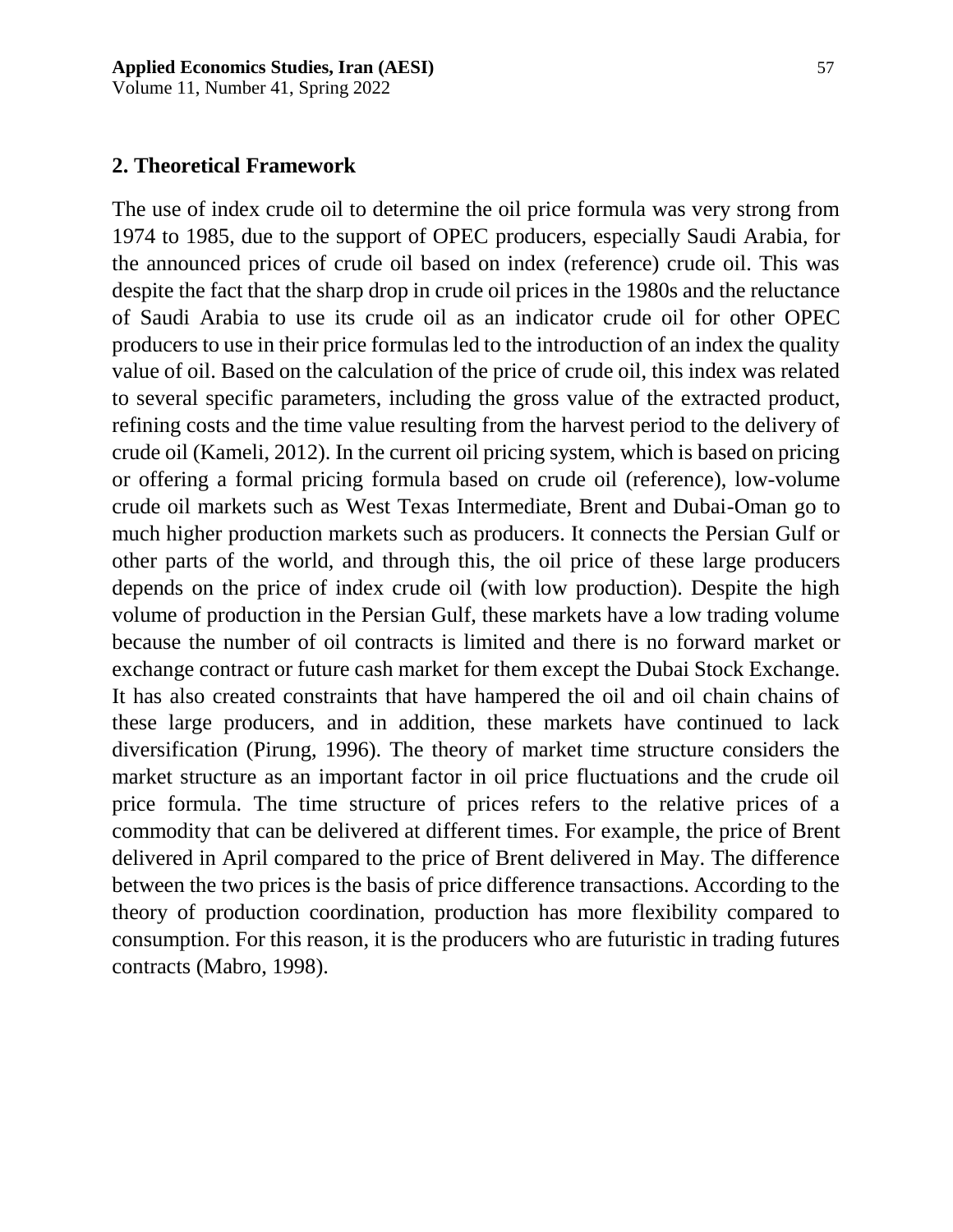Volume 11, Number 41, Spring 2022

# **3. Method**

The variables used in the model on a monthly basis from 2013 to 2019 are presented in Table (1). In this research, the official formula of Iranian crude oil price in the Asian market is evaluated by considering the indicators of time structure and quality value index;

$$
log(IC) = c_1 + c_2 log(ME) + c_3 (W) + c_4 (CAD) + e_t
$$
  
\n
$$
log(DU) = c_5 + c_6 log(BD) + c_7 CAD + c_8 log(T) + e_t
$$
  
\n
$$
log(OM) = c_9 + c_{10} log(BD) + c_{11} log(T) + c_{12} (CADOD) + et
$$
  
\n
$$
\sigma t2(i) = M(i) + A (i)et-12 + B (i) \sigma_{t-1}
$$
 (1)

The time structure index of the spot price difference between the prices of Dubai oil futures is calculated and the quality value index, as mentioned in the theoretical foundations, is the total value of products from refining Iranian oil. The variables used in this paper are:

| Variables |                                                              |
|-----------|--------------------------------------------------------------|
| <b>BD</b> | Brent Dated Crude oil price                                  |
| IC        | Iranian crude oil prices in the Asian market                 |
| <b>DU</b> | Dubai crude oil prices                                       |
| W         | The quality index of Iranian crude oil                       |
| Om        | Oman crude oil prices                                        |
| Me        | Average prices of crude oil from Dubai and Oman              |
| CAD       | Dubai Oil Market Structure Index (Cantango)                  |
| CAOD      | Oman oil market structure index compared to Dubai (Cantango) |
| T         | Tapis crude oil prices (Asian light market index crude oil)  |

### **Table (1) Introduction of variables**

In this section, to determine the significance of the variables, the unit root test is checked through Eviews9 software and monthly data from 2013 to the end of 2019.

## **4. Results**

All coefficients of model variables are statistically significant. If the average price of crude oil in Dubai and Oman increases by one percent, the price of Iranian crude oil in the Asian market will increase by about 1.2 percent. According to the theoretical framework, with the growth of the market time structure index (the amount of cantango oil market - Dubai crude) due to the increase in excess oil supply, demand for this crude oil will increase because in this situation oil prices are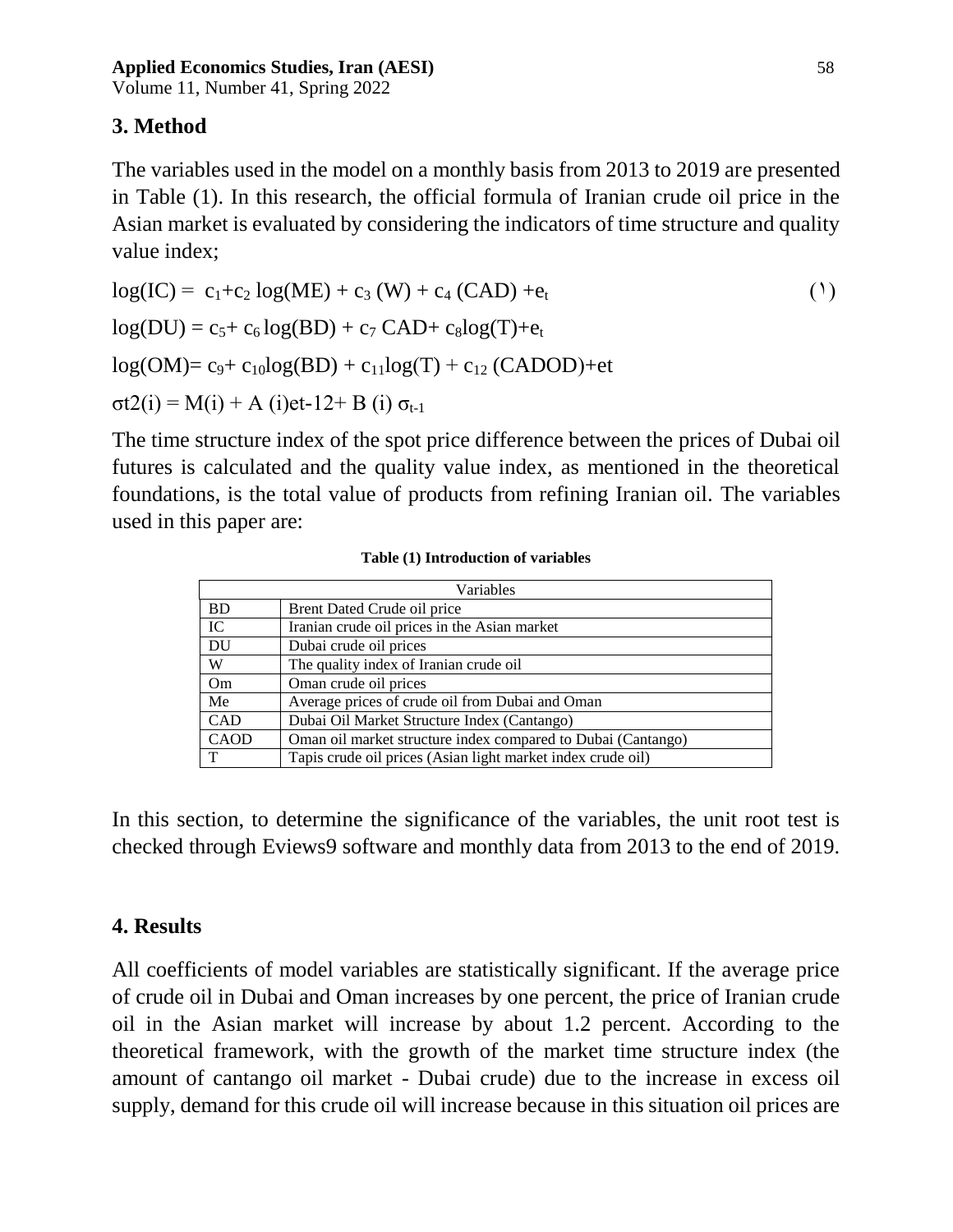Volume 11, Number 41, Spring 2022

currently less than The price is in the future, so it is economical for buyers to buy oil and store it and consume it in the future, and therefore the price of Dubai crude oil will increase, followed by the strengthening of Iranian crude oil prices. . According

to the model model, the quality value index has a significant and positive sign, which indicates that if the quality value index of Iranian crude oil is higher than competitors' crude oil, customers will have more demand than Iranian crude oil and as a result its price will increase compared to competitors. Finds. In general, the proposed model can be efficient to determine the price of Iranian crude oil in the Asian market and take into account the price formula based on the technical issues of the market, significant quality indicators (comparison to competitors, especially Saudi Arabia) and the time structure of the market. Can be modified. According to market theories, Dubai crude oil has a movement with European market index crude oil and is a function of Brent crude oil, which according to the equation for one percent increase in Brent crude oil price explains about 1.05% of Dubai crude oil price changes. Also, as expected, with the increase in the amount of cantango in the Dubai oil market, the demand for this crude oil will increase due to consumers' preference to buy oil at a low price and store it for the future, and as a result, its price will increase. On the other hand, Tapis crude oil (Malaysia) as one of the leading crude oil (light and sweet) in the Asian market is inversely related to the price of Dubai, Oman and Oman crude oil, no matter how much the price of Tapis crude oil increases. Because the sour and medium crude oil market is different from the sweet and light crude oil market in terms of demand, because the crude oil of Dubai, Oman and Iran are classified as Tapis crude oil (light and sweet) as sour and medium crude oil. The demand for sour crude oil is adjusted and their prices are reduced compared to this Tapis crude oil. Therefore, based on the estimates, the research questions on the significance of the quality value index and market structure on the price formula are confirmed, and regarding the appropriate formula of Iranian oil price in the Asian market, the above model is proposed, which consists of index oil, crude oil and other Effective parameters (mentioned indicators) are to be used.

## **5. Conclusion**

Market structure index (cantango or backward market), index of quality value of Iranian crude oil in comparison with competitors' oil, crude oil index of this region are the most important components that are insignificant in determining the formula of Iranian oil price in this market. Also, with the change in the price of crude oil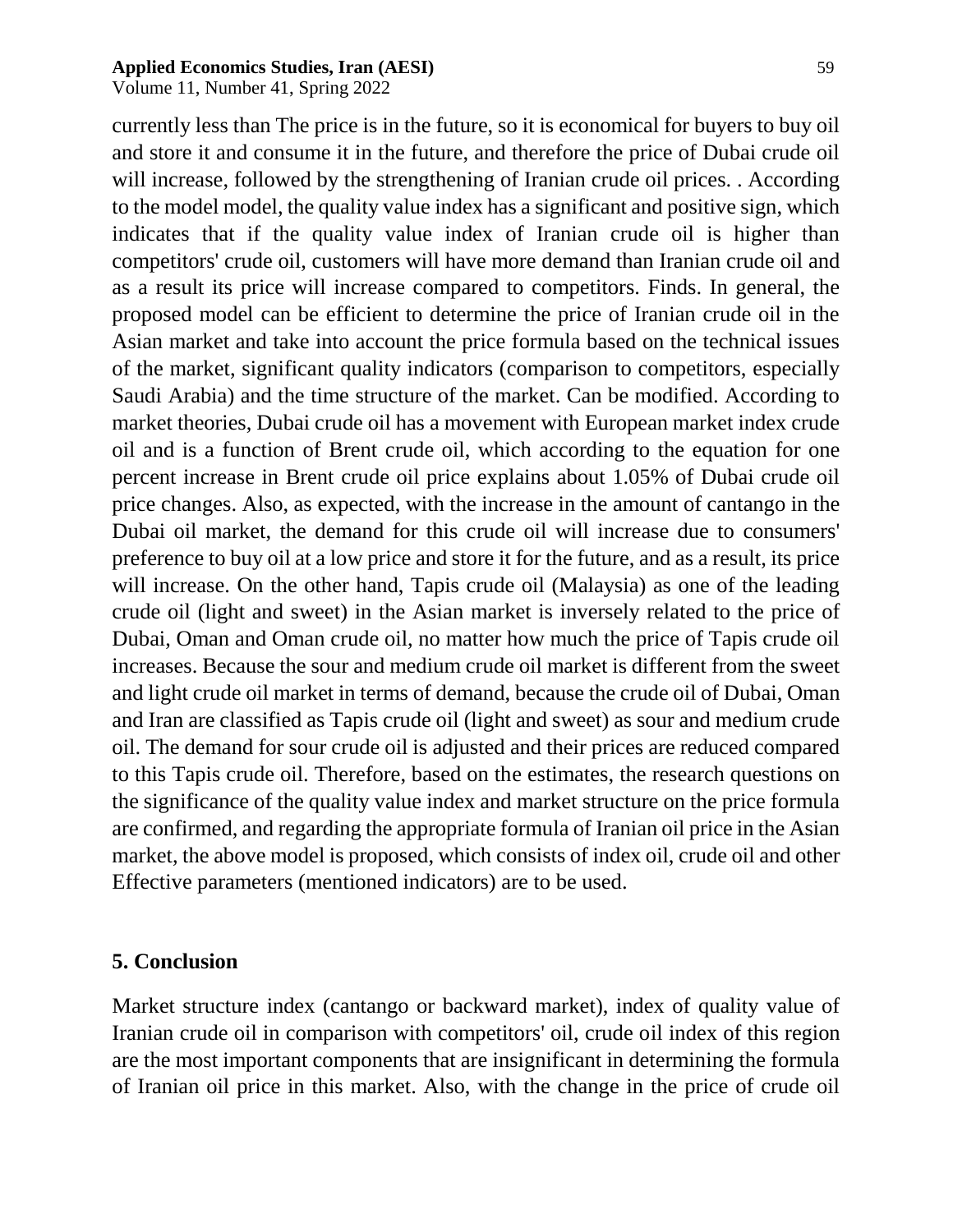Volume 11, Number 41, Spring 2022

from Dubai and Oman, turbulence will be transferred to the Iranian oil market in the Asian market. The results of the present study show that its price in this region, in addition to being a function of the average crude oil of Oman and Dubai index, is also a function of quality value index and market time structure that the weight of these indicators is not considered in price calculations. Another result of the present study is that the price of crude oil in the Asian market index (TAPIS) does not directly affect the price of Iranian crude oil in the Asian market, but affects the price of Iranian crude oil by affecting the price of crude oil in Oman and Dubai. Price time structure index is an important component that affects all oil markets and has been considered by producers in the oil price formula. It is suggested that in the formula of Iranian crude oil price in this market, the amount of cantango or backwardness of Dubai oil market should be used according to the estimates of the research model. It is also recommended that the variable of the quality value of Iranian crude oil relative to Saudi crude oil be determined in determining the price of Iranian crude oil in the Asian market. On the other hand, according to the research findings, to determine the official price of crude oil, first by analyzing the market and Dubai oil price based on oil price changes, the European market index (Brent) and then market fluctuations, Oman crude oil was used to determine the oil price formula.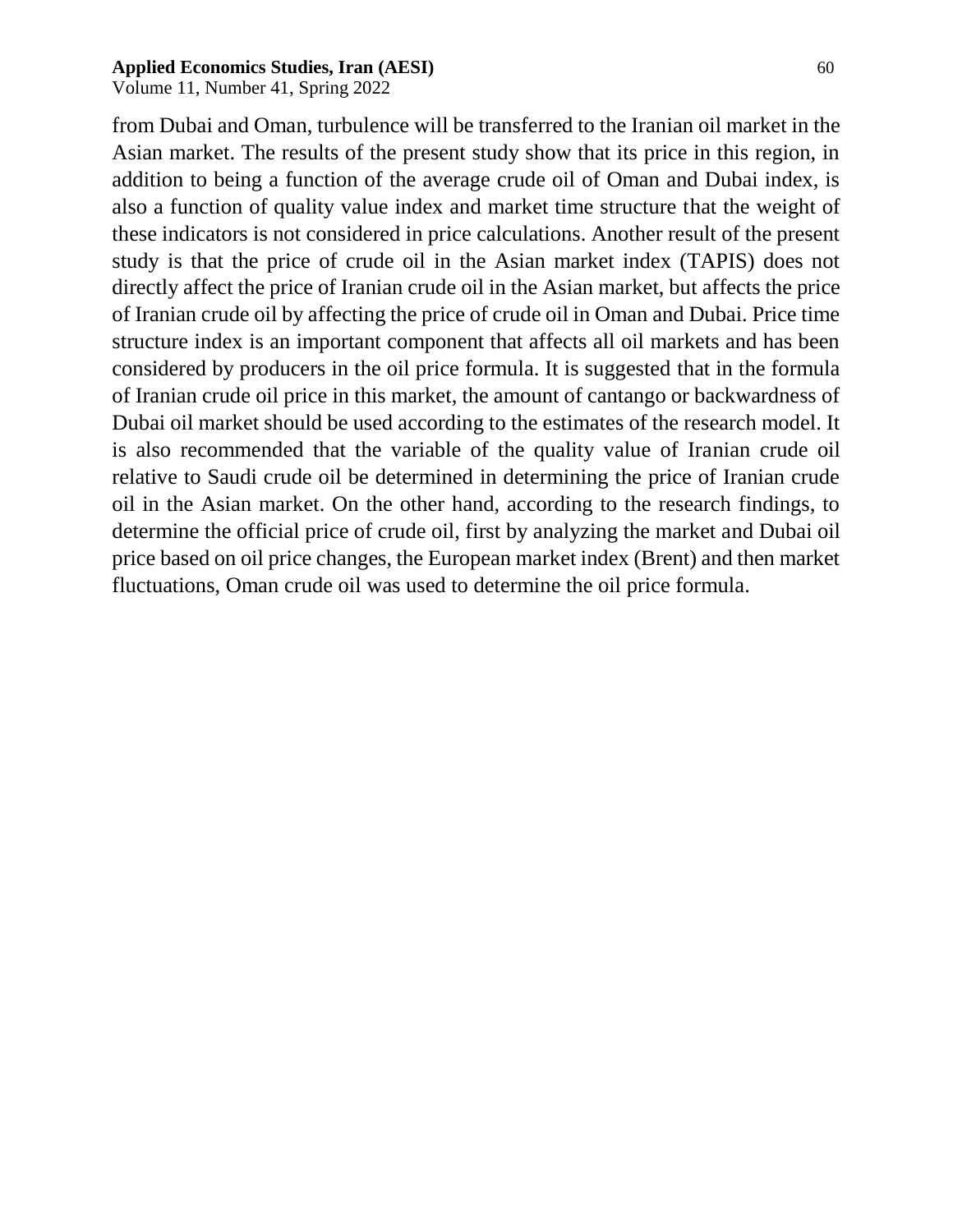Volume 11, Number 41, Spring 2022

#### **References**

Adelman, M. A., (1993). *The economics of petroleum supply: Papers by MA Adelman, 1962-1993.* MIT press.

- Ahmadian, M.; (1378). Theoretical and Practical Economics of Oil, Tehran: Tarbiat Modares University (In Persian).
- Beki Haskooi, M.; & Khajvand, Fatemeh, (1393). "Predicting fluctuations in oil futures markets using Garch models and Markov Garch regime change models". Financial Knowledge of Securities Analysis, No. 3 (23), pp. 108-85 (In Persian).
- Carl, T., (2011), Frequency riddle; riddle; Oil booms and oil governments. (Jafar Khairkhahan), second edition, Tehran: Ney Publishing.
- Derakhshan, M., (1383). Derivatives and risk management in oil markets. Tehran: Energy Studies, 2nd Edition (In Persian).
- Dusak, K., (1973). "Futures trading and investor returns: An investigation of commodity market risk premiums". *Journal of Political economy*, No. 81. 6, Pp: 1387-1406.
- Fama, E. F., & Kenneth R. F., (1987). "Commodity futures prices: Some evidence on forecast power, premiums, and the theory of storage". *Journal of Business*, No. 1 (60), Pp: 55-73.
- Fatuh, B., (1398). An autopsy of the global oil pricing system. (Mohammad Ali Mohammadi), Tehran: Bourse.
- Fotros, M, H.; & Hoshidari, M, (2015). "Study of the effect of fluctuations in crude oil prices on fluctuations in the return of Tehran Stock Exchange multivariate GARCH approach". Iranian Journal of Energy Economics, No. 5(18), pp: 177-147 (In Persian).
- Frankel, J. A. & Ayako, S., (2002). "A proposal to anchor monetary policy by the price of the export commodity". *Journal of Economic Integration*, No. 2(7), Pp: 417-448.
- Frankel, J. A. & Gikas A. H., (1983). "Commodity prices, overshooting, money surprises, and Fed credibility". No.5, Pp. 246-251.
- Frankel, J. A. & James W. H., (2002). *Should Gold Exporters Peg Their Currencies to Gold?.* World Gold Council.
- Frankel, J. A. & Menzie, Ch., (1995). "The stabilizing properties of a nominal GNP rule". *Journal of Money, Credit and Banking*, No. 27.2, Pp: 318-334.
- Frankel, J. A., (1984). "Commodity prices and money: lessons from international finance". *American Journal of Agricultural Economics*, No. 66.5, Pp: 560-566.
- Frankel, J. A., (1986). "Expectations and commodity price dynamics: The overshooting model". *American Journal of Agricultural Economics*, No. 68.2, Pp: 344-348.
- Frankel, J. A., (2005). "Peg the export price index: A proposed monetary regime for small countries". *Journal of Policy Modeling*, No. 27.4, Pp: 495-508.
- Frankel, J. A., (2006). *The effect of monetary policy on real commodity prices*. No. w12713. National Bureau of Economic Research.
- Griffin, D. J. & Teece, J. M., (1982). *Teece, David J. OPEC behavior and world oil prices.* London: Allen & Unwin. First edition.
- Johansen, S., (1988). "Statistical analysis of cointegration vectors". *Journal of economic dynamics and control*, No. 12.2-3, Pp: 231-254.
- Kameli, A. R., (2009). "Theory of crud pricing". In: N. Hossieni (Ed.), *Medhanism of crude oil trandings in physical markets,* Pp: 49-62, Tehran: Institute for International Energy Studies (IIES).
- Khalatbari, F., (1373). Economic fundamentals of oil. Islamic Revolution Publications and Education (In Persian).
- Mosalanejad, A., (1391). Economic policy; Model, method and process. Tehran: New Event Publishing.
- Nicomram, H.; Pourzamani, Z, & Dehghan, A, (1394). "Transmission of turbulence in the Iranian capital market". Investor Knowledge Quarterly, No. 3(11), pp: 199-179.